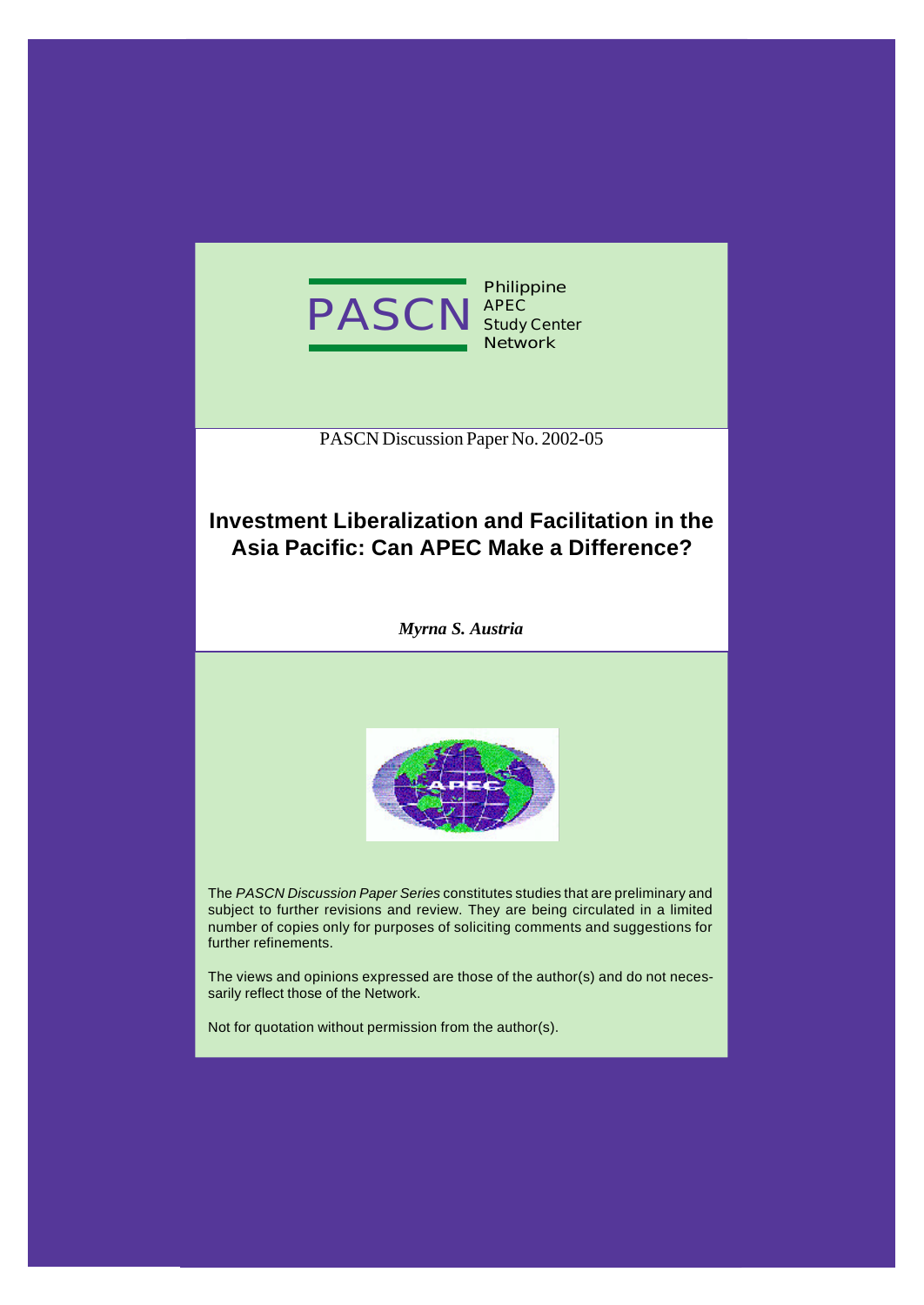

**PHILIPPINE** APEC STUDY CENTER **NETWORK** 

PASCN Discussion Paper No. 2002-05

# **Investment Liberalization and Facilitation in the Asia Pacific: Can APEC Make a Difference?**

## **Myrna S. Austria**

Philippine Institute for Development Studies

## July 2002

The *PASCN Discussion Paper Series* constitutes studies that are preliminary and subject to further revisions and review. They are being circulated in a limited number of copies only for purposes of soliciting comments and suggestions for further refinements.

The views and opinions expressed are those of the author(s) and do not necessarily reflect those of the Network.

Not for quotation without permission from the author(s).

For comments, suggestions or further inquiries, please contact:

**The PASCN Secretariat** Philippine Institute for Development Studies NEDA sa Makati Building, 106 Amorsolo Street Legaspi Village, Makati City, Philippines Tel. Nos. 893-9588 and 892-5817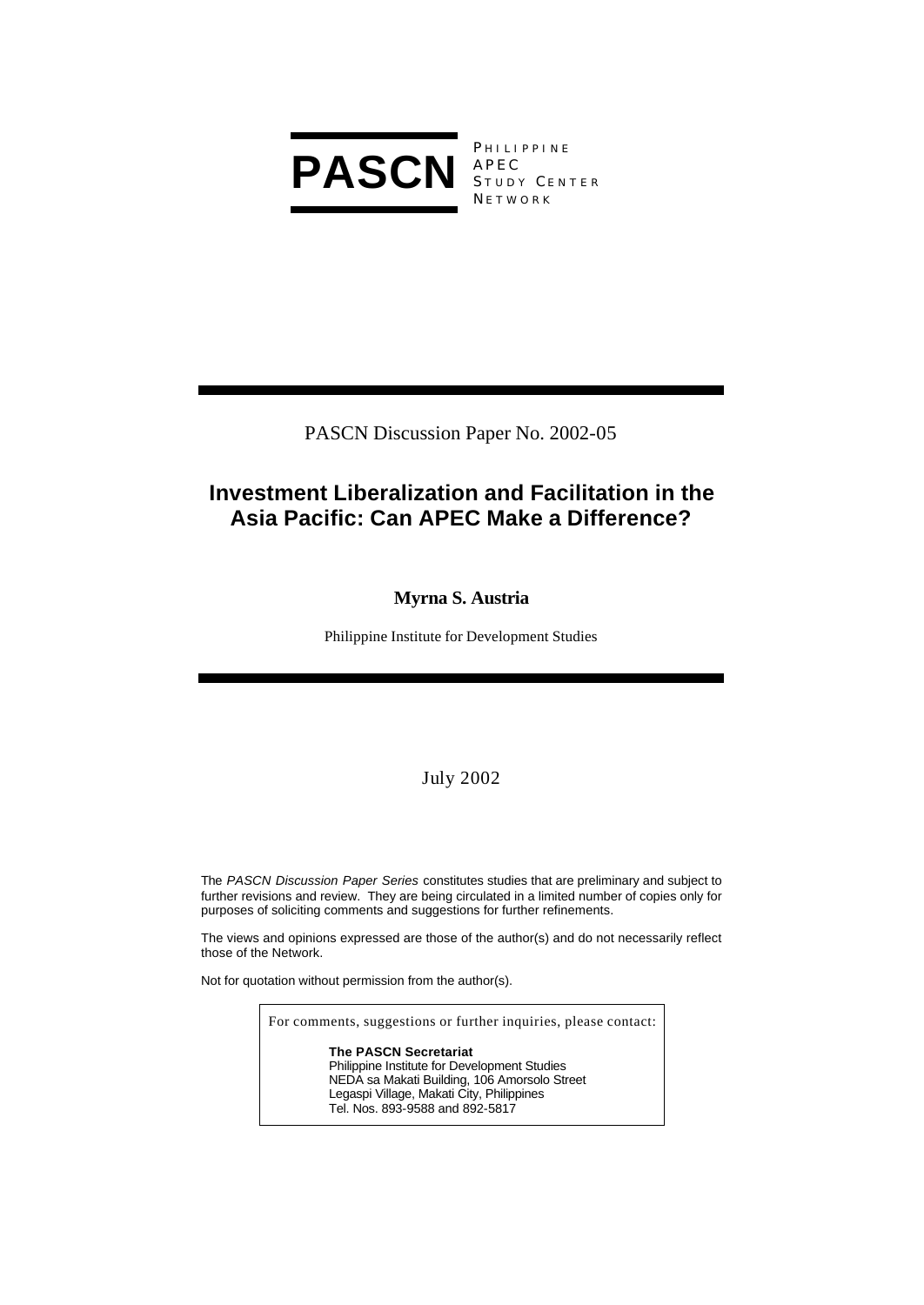### **Investment Liberalization and Facilitation in the Asia Pacific: Can APEC Make a Difference?**

#### **Abstract**

This paper tries to assess the role of APEC as an institution in promoting investment liberalization and facilitation in the region, focusing on the process and mechanisms by which it makes progress towards its goal o f a free and open investment. APEC has made a difference in promoting liberalization of investment regimes and in facilitating the flow of investment in the region. This could be observed from the improved levels of openness and transparency of the investment regimes of member economies. While credit may not go to APEC alone, as member economies as pushing for liberalization under more than one initiative, APEC had helped speed up the liberalization process. But more work is at hand as impediments to investment still exist. The challenge for APEC is to use its progress on investment as the launching pad of initiatives for the new WTO round. In particular, APEC can influence the WTO to make use of the NBIP and the menu of options to expand or improve work on TRIMs, GATS, TRIPs and competition policy that would best serve the interests of its own membership. But at the same time, APEC can use the WTO process to achieve its own objectives and agenda. Ultimately, a successful round will add credibility to APEC, as this would mean member economies now binding themselves to implementing their APEC-WTO commitments.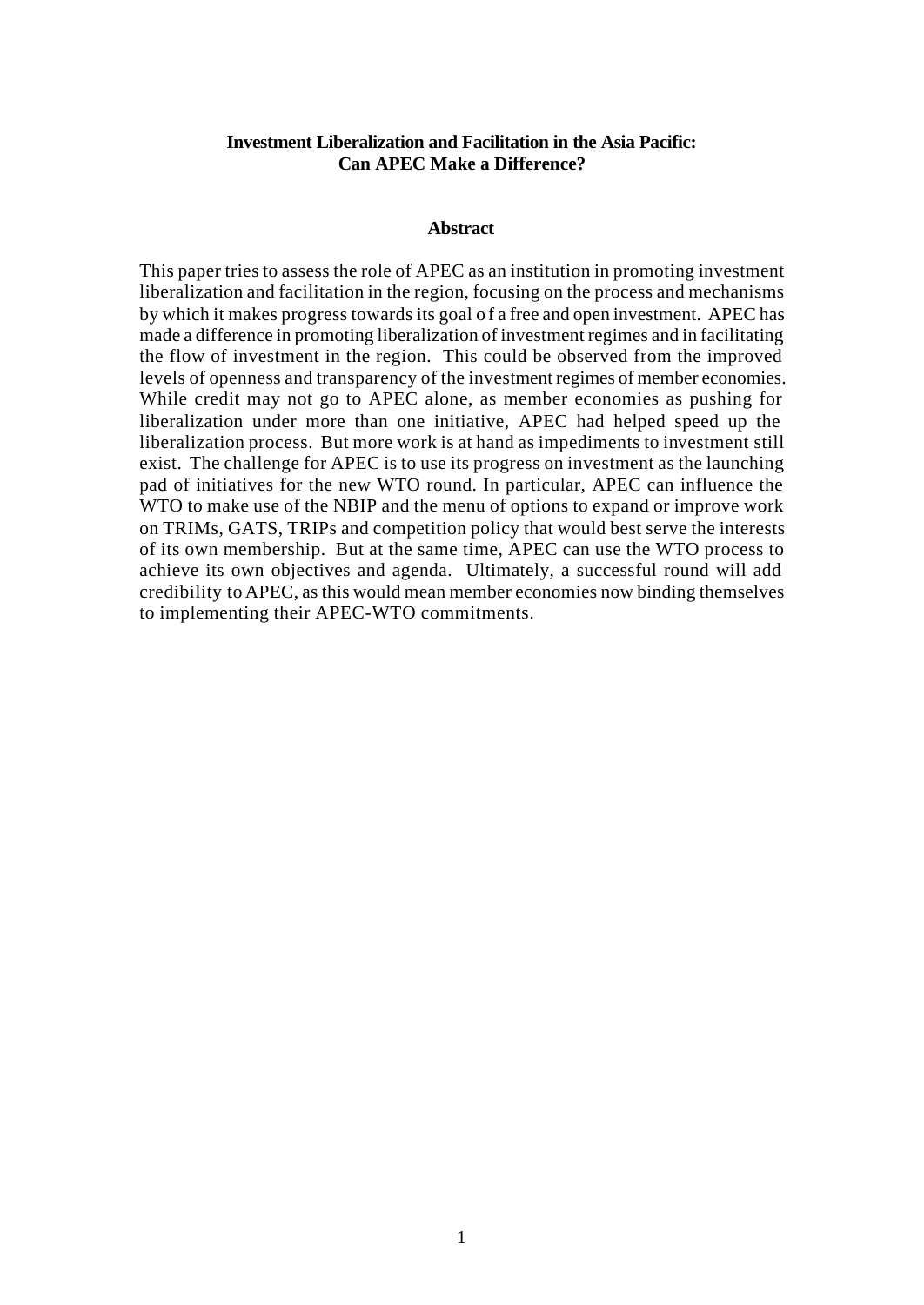### **Investment Liberalization and Facilitation in the Asia Pacific: Can APEC Make a Difference?\***

#### **Myrna S. Austria\*\***

Foreign direct investment (FDI) has played a significant role in the growth and dynamism of the member economies of the Asia-Pacific Economic Cooperation (APEC). Most APEC economies are both recipients and sources of FDI. Up until the late 1980s and early 1990s, a number of these economies have pursued highly restrictive policies towards FDI for fear that multinational companies would control important activities in their domestic economies (Bora and Graham, 1995). However, the development experience of the newly industrializing economies (NIEs) of Asia in the late 1980s has fundamentally changed this view. The capital as well as the technology, management skills and other expertise brought in by the multinational companies (mostly from Japan and the US) have played a major role in the unprecedented growth experienced by these economies that has become the envy of other developing economies.

As a consequence, a number of economies have begun reorienting their FDI regimes towards greater openness and less r egulation. This eventually led to the surge of investments into region during the last decade. At the same time, however, this flow of FDI facilitated industrial adjustment in the FDI source economies as it enabled them to relocate their labor-intensive industries in Asia, where labor is relatively cheap, as part of their global strategy to remain competitive. This was also true of the experience of the NIEs when they themselves later became sources of capital, targeting labor-intensive industries in the ASEAN and China (ESCAP, 1998). Such a development strategy ultimately increased economic integration among many APEC economies today where the production networks of multinational companies located in the region are interlinked in technologically advanced industries.

The region's dependence on FDI as a source of capital has not diminished but at the same time, the role of the region in global FDI flows continues to be strong. In light of the general recognition of the importance of FDI in the economic development of the region, an investment environment that facilitates the smooth flow of FDI becomes crucial. To this end, APEC is aiming for a free and open investment no later than 2010 for its developed member economies and by 2020 for its developing member economies. As stated in the Osaka Action Agenda (OAA), this vision can be achieved by member economies through the liberalization of their respective investment regimes by progressively providing for most-favored-nation (MFN) treatment and national treatment, and ensuring transparency; and by facilitating investment activities through technical assistance and cooperation.

l

<sup>\*</sup> Paper presented at the Annual APEC Study Center Consortium Conference, 22-24 May 2002, Merida, Mexico. The paper forms part of the APIAN III Project *"APEC as an Institution"*.

Senior Research Fellow, Philippine Institute for Development Studies and Director, Philippine APEC Study Center Network Secretariat.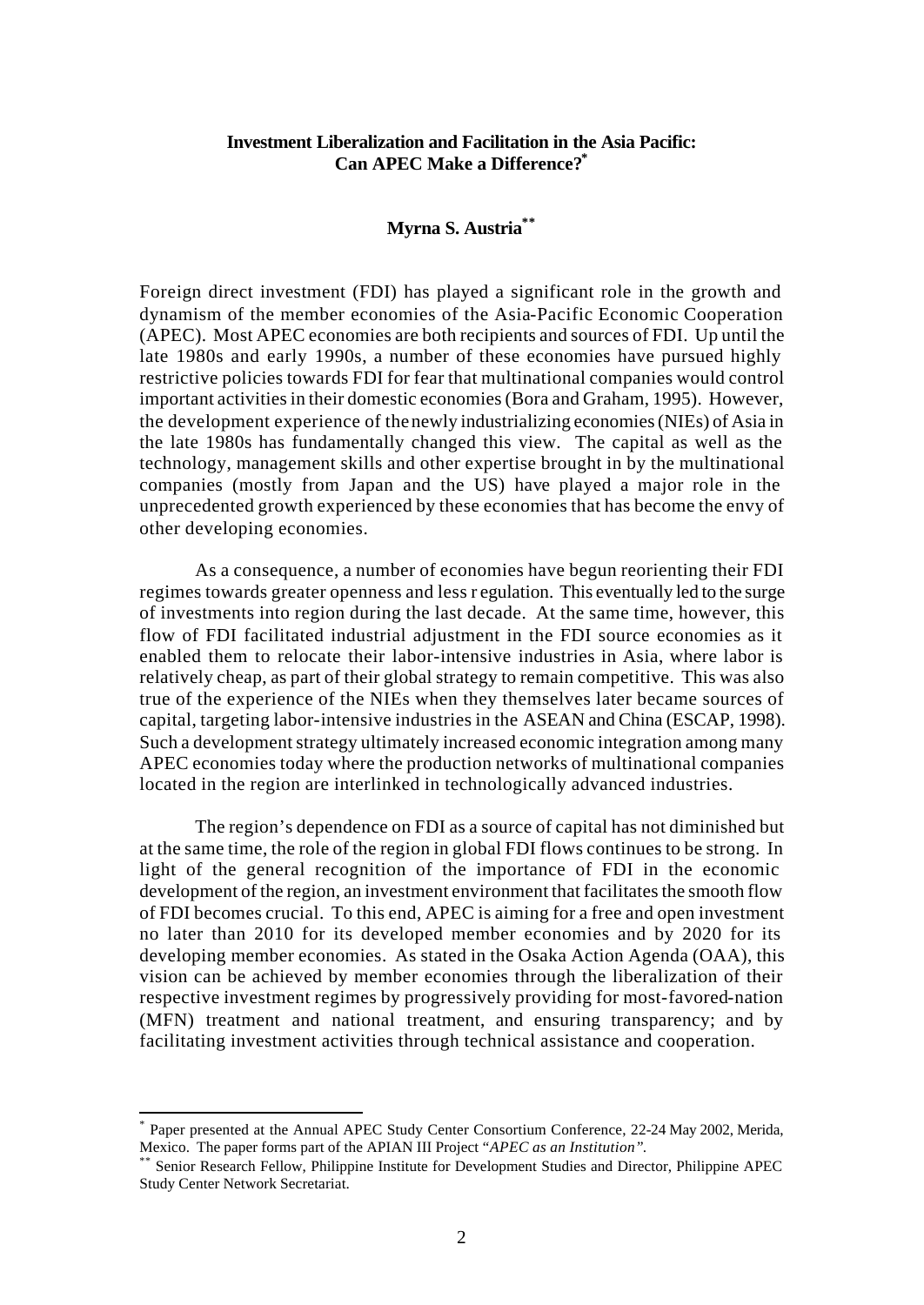To attain the above goal, the OAA has set guidelines for member economies to follow. First, economies are to progressively reduce or eliminate exceptions and restrictions using as an initial framework the WTO Agreement, the APEC Nonbinding Investment Principles, any other international agreements relevant to each economy, and any commonly agreed guidelines developed in APEC. Second, economies are to explore the expansion for APEC's network of bilateral investment agreements. The Leaders have also announced, through the annual APEC Economic Leaders' Declaration, a number of broad initiatives that provide the general direction on how member economies should advance the liberalization process of investment in the region.

The objectives of this paper are: (i) to assess the role of APEC as an institution in promoting investment liberalization and facilitation in the region, focusing on the process and the mechanisms by which it makes progress towards its goal of free and open investment; and (ii) to identify areas where APEC can advance further towards the realization of its goal through the APEC process itself and other multilateral efforts on investment, in particular, the new WTO round.

The paper is organized as follows. The next section discusses the progress of APEC in the area of investment. This is followed by a discussion of the mechanisms and approaches taken to move towards the vision of APEC on investment, highlighting the strengths as well as the weaknesses of such approaches. A brief discussion of the institutional set up, in particular the role of the APEC Investment Experts Group, follows next, including the factors and pressures influencing the investment agenda and decision-making process. Areas for strengthening APEC's investment policy agenda and process are then identified. The last section provides the summary and conclusion.

### **APEC's Progress in the Area of Investment**

Member economies have undertaken a number of actions to move towards the goal of a free and open investment in the region. These include actions taken both at the economy level and at the regional level. Initially, these were simply initiatives that member economies committed to implement individually through the Individual Action Plan (IAP) and collectively through the Collective Action Plan (CAP).

One of the earlier efforts of APEC was the establishment of the Non-binding Investment Principles (NBIP) in 1994. The NBIP are principles for strengthening the efficiency of investment administration, eliminating investment obstacles, and establishing a free and open investment environment in the region. They are nonbinding in nature and absent of the customary provisions that specify procedures with respect to exceptions and reservations. The drafting of the principles exposed the difficulties of arriving at a regional investment agreement. First, the proposal of having an investment code was met with strong resistance from within APEC (Soesastro, 1999). A legally binding code would not be acceptable, as this would mean losing some degree of flexibility in domestic policy-making, an issue which developing member economies are concerned about. Second, there was also the question on the desirability of having a set of rules on investment given that the surge of FDI in the region occurred in the absence of a regional or multilateral framework.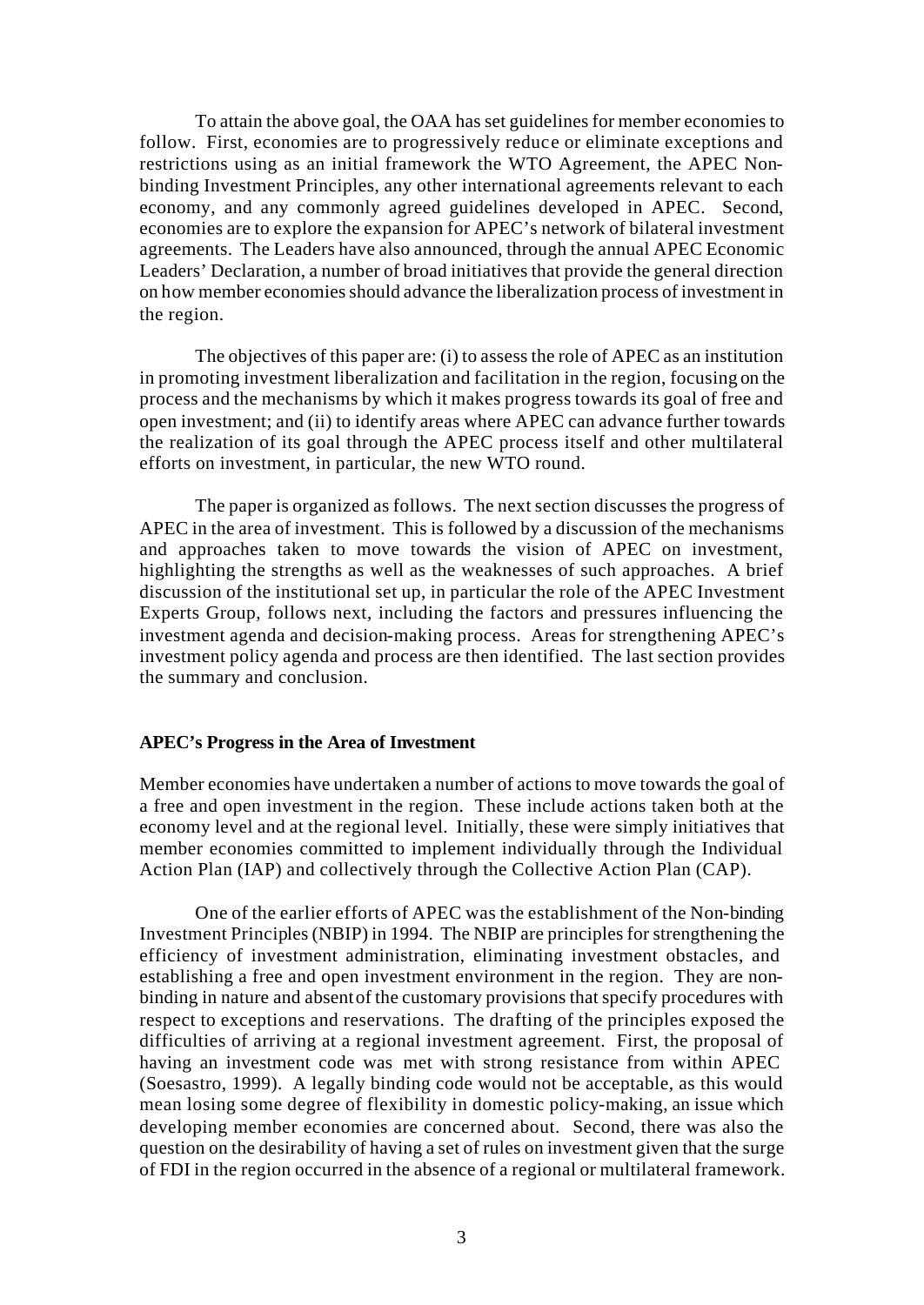Finally, identifying the elements or scope of the investment principles was itself difficult because of the considerable diversity in the level of development and investment regimes among the member economies.

Given that a binding code was unacceptable, the NBIP was later established with the principle that it should seek to encourage greater openness, transparency and consistency in investment policy on a voluntary basis, and not to force any member economy that is not yet ready. Some considered the NBIP to be weak (Soesastro, 1999; Petri, 1999). One could also argue of what value are principles that are not binding and hence, in a legal sense, provide no protection.

But in retrospect, the commitment of APEC to adopt the NBIP showed its commitment to leadership in investment liberalization, especially in the light of the failure of the OECD's effort on the Multilateral Agreement on Investment (MAI). The NBIP marked an important step forward for investment liberalization in the region as they established the norms by which APEC can work towards achieving as a region (Bora and Graham, 1995). The output may not be the best but the process and the exercise of formulating the principles are by itself important as confidencebuilding measures as they familiarize economies with the issues, and as such would help them in strengthening and improving their individual investment regimes (Pangestu, 1994; Soesastro, 1999). While it falls short of the ideal, the NBIP can be used and is now actually being used, as a framework for improving the investment rules and policies in the region.

Nonetheless, there were two implementation issues. One, the implementation of the principles by *all* economies is hindered by the fact that the various economies are at different stages of development and preparedness. And two, since the NBIP is a broad statement of principles, coverage of investment issues is not detailed making it difficult for economies on how to proceed with implementation. These two implementation issues were however addressed by the Menu of Options. As will be discussed later, the Menu was a fitting response to the need to progressively implement the NBIP.

#### **Liberalization of Investment Regimes**

APEC member economies have significantly advanced in their commitments to liberalizing their investment regimes, as evidenced by the considerable improvements in the area of investment reported in their IAPs since the IAP process was first used in 1996 as a mechanism to monitor and encourage progress towards the Bogor goals.

Indeed, a PECC study (1999:54) shows that "there are now far fewer economies in APEC which can be defined as having relatively closed investment regimes". The study developed an indicator system to measure the degree of openness of investment policy based on the 1996 APEC Investment Guidebook. Changes in investment policy were measured by updating the indicator system using policy changes documented in the IAPs for each economy between 1996 and 1998. The most significant change in policy occurred in the areas of market access, approval procedures and facilitation. Likewise, the investment liberalization made by member economies has been consistent with the WTO-Trade Related Investment Measures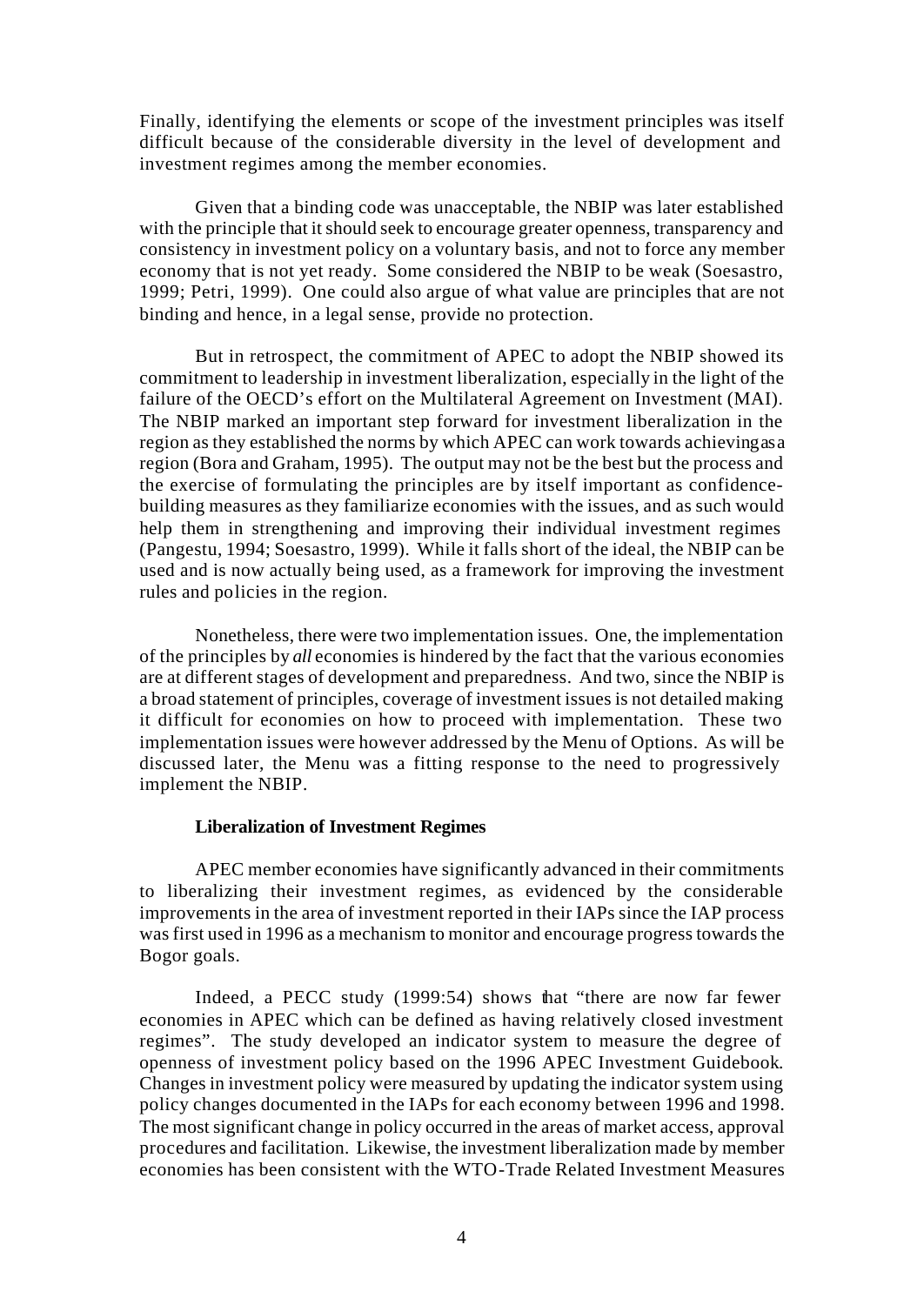(TRIMs) Agreement. The same study shows that the gap in the level of openness in FDI regimes among member economies has been narrowed down since developing member economies have made a considerable commitment in investment liberalization.

Nonetheless, a more recent joint ABAC-PECC survey of business around the region suggests that various impediments to FDI still exist (ABAC Report, 2001). The most serious barriers included performance requirements, restrictions in market access, restrictions related to entry and stay of personnel, and lack of transparency in investment regimes. The same survey shows that performance requirements and restrictions of market access mainly exist in APEC developing economies, while restrictions of entry and stay of personnel are found in both developed and developing economies.

Most of the member economies have complied with most of the NBIP. Bora (2001) noted that the NBIP might have played a major role in the individual country liberalizations. Also, for some of the economies, where there are restrictions or reservations in their current commitments in the NBIP, actions in the short to medium and long term have been identified (Austria, 2001). Likewise, where restrictions/exceptions are temporary, a definite timetable that matches the WTO deadline is indicated.

While impediments to investment do still exist, what is more important is that significant progress has been made and that the liberalization efforts are in the right direction.

#### **Investment Facilitation and Capacity Building**

APEC has been relatively successful in the implementation of the Collective Action Plan (CAP), most of which concerns investment facilitation and economic and technical cooperation. Most noteworthy, however, is the fact that efforts under the CAP have been expanded in the light of the developments in the region by including initiatives that were not originally in the OAA collective action.

Table 1 shows a summary of the initiatives implemented under the CAP since 1996 covering several areas: transparency, policy dialogue, facilitation, study and evaluation and economic and technical cooperation. One significant achievement in the area of transparency is the publication of the APEC Investment Guidebook that is available in both hard and electronic format on the Internet for easy access by the business community. The Guidebook has been updated to reflect changes in the economies' investment regimes. It is now on its fourth edition.

Policy dialogues were undertaken to reinforce business and investment linkages and create new investment opportunities. The dialogues were implemented through the Annual Investment Symposium since 1996, and Annual Investment Mart since 2000. As an investment promotion activity, these activities were effective in gathering thousands of potential investors from both member and non-member economies and provided an opportunity for member economies to present investment opportunities in their economies. Hosting of the symposium and mart by member economies is on a voluntary basis.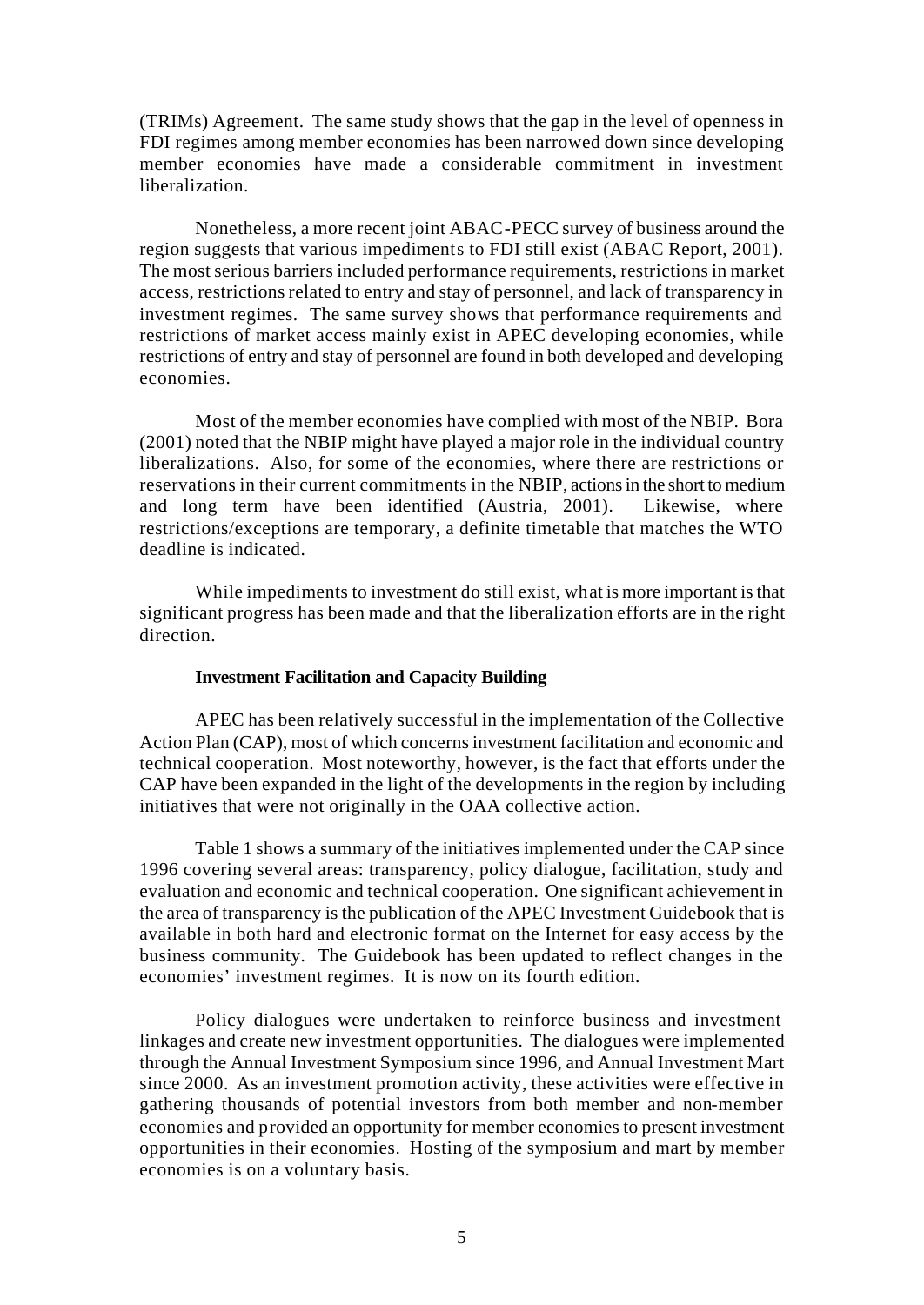Another notable accomplishment for facilitating investment is the development of the Menu of Options. The Menu is a reference tool that member economies may voluntarily refer to when updating their IAPs and assist them in identifying policy measures to advance towards creating a free and open investment regime. This menu of options approach to investment liberalization is unique of APEC as it allows greater flexibility for economies to adopt measures suitable to their individual circumstances. It echoes the NBIP but it identifies more concrete steps and actions to implementing the NBIP.

On the other hand, economic and technical cooperation activities basically were in the areas of capacity building initiatives through seminars, trainings and workshops covering a range of topics, including those related to WTO.

As can be seen from Table 1, while there was a considerable progress in the implementation of the collective actions, much of the efforts were concentrated on activities that address the short-term objectives of the OAA. Efforts have yet to start along the areas that address the medium to long-term objectives. Until now, most of the initiatives are heavily concentrated on creating awareness and information giving through the annual investment symposium and investment mart, but nothing more concrete that would make a maximum impact on investment creation.

#### **Approaches and Mechanisms: The IAPs and CAP**

The Individual Action Plans (IAPs) and Collective Action Plan (CAP) are APEC's primary mechanisms for measuring and encouraging progress towards the Bogor goals. The IAPs, in particular, is the primary mechanism for the implementation of the TILF agenda. Many critics of APEC have initially cast doubts on the feasibility of APEC's concerted unilateral approach to liberalization, where each member economy announces unilaterally its own liberalization and facilitation programs and implements them according to its own pace and domestic rules. The approach, however, has certainly helped member economies to start implementing on their liberalization program.

*Individual Initiatives.* The proof of member economies' commitment to investment liberalization will be judged by their IAPs. The IAP approach promotes transparency in the reform process as the IAPs contain information that are of potential value to the region's investment community. To attract investment, business needs a transparent and stable investment environment. If the investment community is able to see clearly the steps an economy will undertake to liberalize, they could consider these into their planning and decision-making process.

The value added of APEC to the liberalization process of investment could be seen from the member economies' expanded scope of liberalization compared to other multilateral fora. The NBIP, for example, covers more investment measures compared to the narrow range of operational restrictions brought under the discipline of the multilateral trading system of the WTO's Agreement on Trade-Related Investment Measures (TRIMs). Also, the Menu of Options covers more areas not included in the WTO's General Agreement on Trade in Services (GATS) and Agreement on Trade-Related Aspects of Intellectual Property Rights (TRIPs).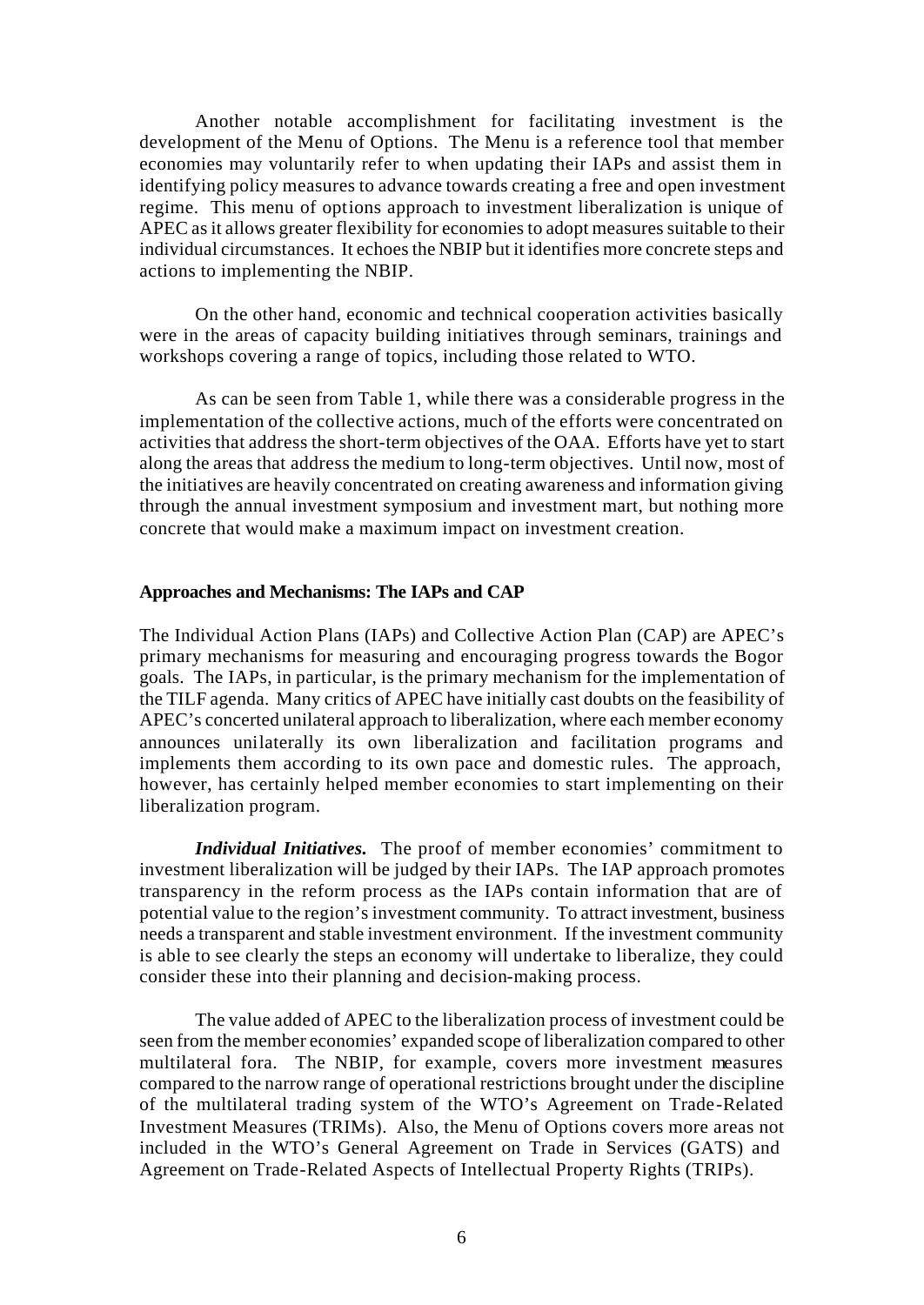However, since most member economies are implementing liberalization measures under more than one initiative (e.g. WTO, APEC, AFTA, NAFTA, etc.), it is difficult to tell whether the actual liberalization measures adopted by member economies are actually in fact APEC commitments or they were undertaken for other initiatives and only deployed as APEC deliverable (Curtis and Ciuriak, 1999). But since there is a general recognition among member economies of the importance of an open investment regime, it is safe to say that the combined IAP -CAP approach may have helped speed up the liberalization process.

One weakness of the IAP process though is that, since the IAP is a listing of efforts to liberalize investment regime, one cannot conclude that an economy, which is not reporting any initiative on a particular area, is adopting protectionist policies since it may have started from an already open regime.

Related to this, the listing approach in the IAP could leave everyone puzzled about the remaining impediments (Yamazawa, 1999). This is best illustrated by the somewhat confusing results of the PECC (1999) study and the ABAC-PECC (2001) survey. As presented earlier, the PECC (1999) study reported that there are now far fewer economies with relatively closed investment regimes and yet the recent ABAC-PECC (2001) survey shows that more impediments still exist. One would e xpect an improvement on the openness of regimes as APEC moves towards its target dates. Yet, this kind of information is impossible to see from the IAP format. That is, the annual IAP cannot inform the reader the degree of openness of an economy's investment regime nor can it give an indication of how far that economy is from the goal of an open and free investment.

*Collective Actions.* The IAP-CAP approach to liberalization is again unique of APEC and its significance should be highlighted. The CAP strengthens the IAPs to be implemented in a concerted manner (Yamazawa, 1999). The Menu of Options best illustrates this. The Menu was a CAP initiative; yet, it was also instrumental in enabling the economies identify concrete steps and measures to be included in their IAPs for liberalizing their investment regimes.

The CAP contains what are supposed to be joint actions of member economies. But following the APEC modality, participation is voluntary. The voluntary participation defeats what is supposed to be a collective action. Nonparticipation in an initiative could be due to lack of funding, lack of interest or the initiative itself is not needed by an economy.

Many of the CAP initiatives are not participated by all member economies. If the objective for collective actions is to generate contributions commensurate with members' capabilities, then surely more is expected from developed member economies. As discussed in the previous section, most CAP initiatives deal with capacity building and investment promotion. While developed economies may no longer see the need for capacity building initiatives, they could take the lead in initiating activities for the shared benefit of the developing member economies, operating under the ecotech principle of constructive and genuine partnership.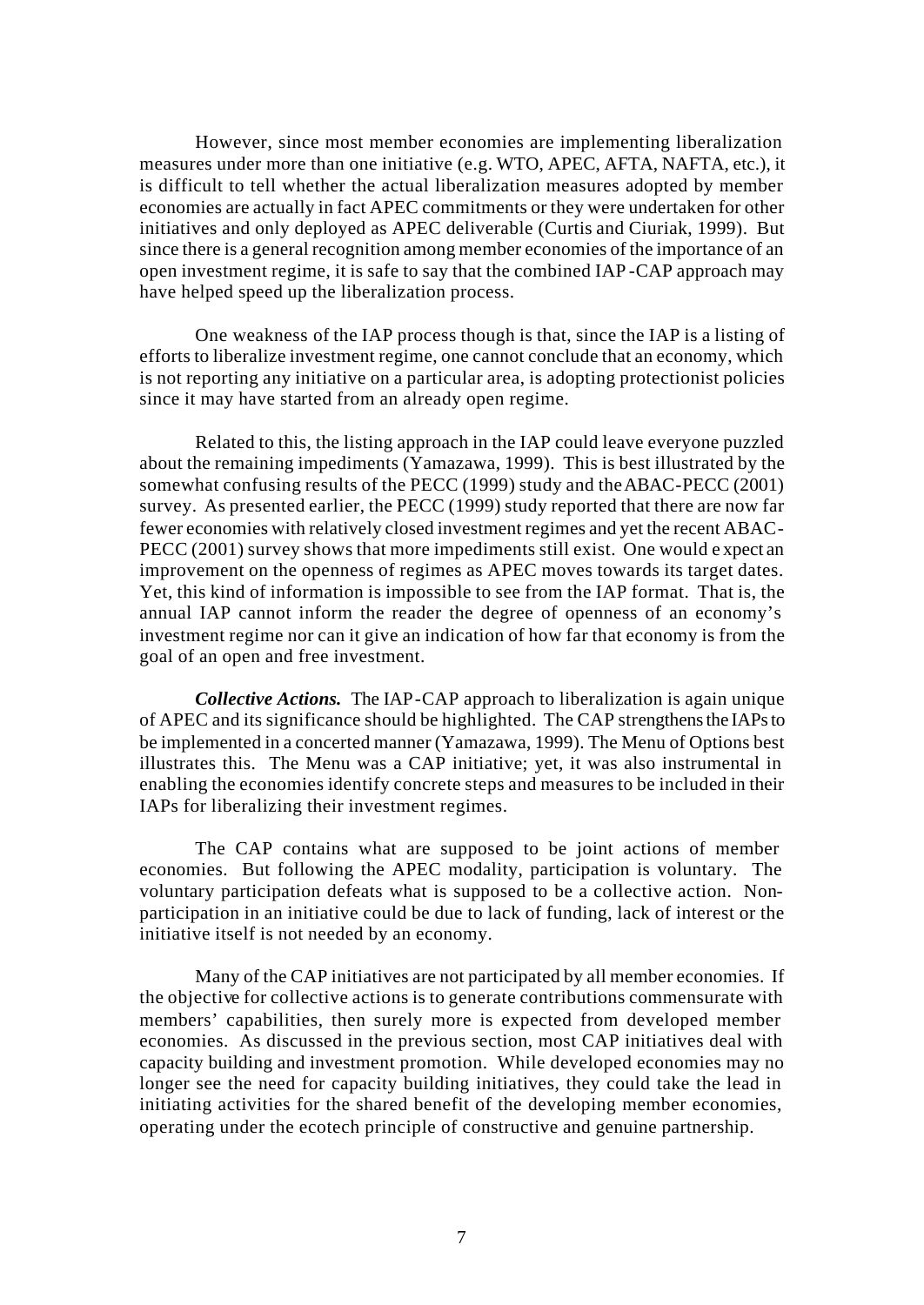Certainly, there is much room for improvement in this kind of collaboration and partnership among the developed and developing members in implementing the CAP initiatives.

#### **The Institutional Set-Up: Role of the Investment Experts Group**

The Investment Experts Group (IEG) is one of the eleven sub-fora under CTI. It was established in 1994 in response to the mandate from the APEC Leaders to develop the NBIP. After the NBIP, the group was reconvened in 1995, with no set term, to assist the CTI in the implementation of the collective actions on investment contained in the OAA. The IEG is one of the five CTI sub-fora that are *ad hoc* and/or informal in nature, with no endorsed terms of reference<sup>1</sup>. The group is composed of government officials, usually from the ministry of foreign affairs or investment, of member economies. A Chair, selected by the group from among themselves, for a term of two years, heads the group.

*Setting up of agenda.* A review of the various reports of the IEG gives the perception that the agenda is heavily focused on investment promotion activities, instead of improving investment policy. Likewise, there is no cohesive approach on how the collective actions should be implemented. Identification of initiatives and projects is basically *ad hoc* and largely reflects the interests of the economy proposing the initiatives. On some occasion, instruction to look at certain initiatives was received from the APEC Leaders (like the NBIP or Menu of Options). There are no set criteria in the selection of projects and hence, the tendency to accept any initiative or project put forward, without considering whether the result of such initiative is the most cost effective way of achieving the collective actions. Nowhere in the IEG reports can one read about screening or prioritization of projects.

Likewise, the business sector has not been invited to the IEG meetings. There were efforts to engage ABAC at IEG meetings in the past, but these have not borne fruit (ABAC Report, 1999). At best, the business sector's involvement was during the annual investment symposium and investment mart where they were invited as participants. In recent years, however, the business sector has been invited to provide inputs on the symposium topics or act as resource persons during the symposium. In some instances, the business sector had indirectly influenced the plans and programs of the IEG, but mainly via economy positions.

*Delivery of work.* The IEG meets three times a year, often but not always, in the economy hosting the APEC Leaders' Meeting. The physical meetings are useful in the deliberation of policy-related issues as they facilitate understanding and discussion. However, a review of the minutes of the meetings shows that a significant time is spent on reporting of progress in the implementation of initiatives or reporting

l

 $<sup>1</sup>$  The other groups that are informal include: (i) Group on Services, (ii) Group on Competition Policy</sup> and Deregulation, (iii) Informal Group on Uruguay Round Implementation/Rules of Origin, and the (iv) Informal Experts Group on Mobility of Business People. The CTI sub-fora that are formal and have endorsed terms of reference include: (i) Market Access Group, (ii) Sub-committee on Standards and Conformance, (iii) Sub-committee on Customs Procedures, (iv) Intellectual Property Rights Experts Group, (v)Government Procurement Experts Group, and (vi) Dispute Mediation Experts Group.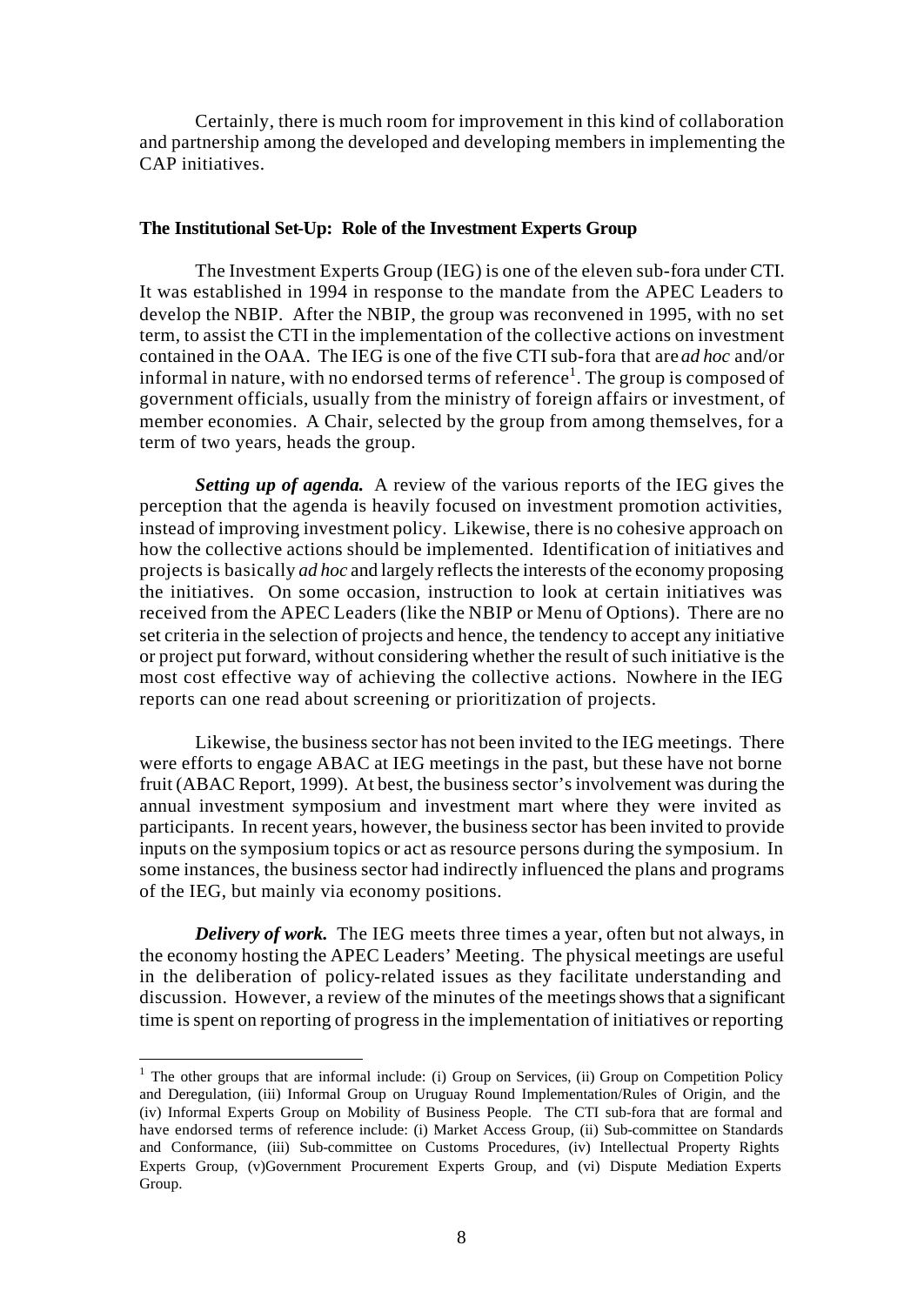of proposed initiatives. It could be more cost effective if such agenda are done through electronic exchanges and only the summary or consolidated report will be reported during the physical meetings.

Furthermore, a review of the attendance in the meetings shows that only a few economies send the same representative/s to the meetings. In most economies, it is a different person/s for each meeting. This could affect the productivity of the meetings as familiarity of the issues and agenda depends on the attendance to the meetings by the same representatives. There are also instances when representatives cannot make decision and need to refer the matter to experts when they return home.

The representative of the economy that proposed the project also does project evaluation upon completion of a project. The evaluation is then reported to the IEG.

*Linkages with other CTI fora.* Linkage is not well defined, basically *ad hoc* depending on the issue at hand. For example, when the Menu of Options was expanded to include other areas, convenors of the relevant CTI sub-fora were invited during IEG meetings mainly for information sharing. This is not surprising however given the absence of a policy framework that links the works of the IEG with other CTI fora. This is ironic as investment issues are directly related to competition policy and deregulation (Group on Competition Policy and Deregulation), intellectual property rights (Intellectual Property Rights Experts Group) and trade in services (Group on Services).

*Effectivity of the process.* The APEC process has many levels – Leaders' Summit, Ministeral Meetings, Senior Official Meetings (SOM), three committees (Committee on Trade and Investment, Economic Committee and Budget Management Committee) and eleven sub-fora for CTI.

The significance of the IEG process cannot be discussed in isolation of the whole APEC process. The consultative process at the various levels can produce initiatives which when implemented can enrich the agenda of APEC. The APEC process institutionalized a reform process. The meetings at the various levels – from working groups, to committees, SOMs and ministerial meetings- became part of the domestic bureaucratic process of reforms. In other words, the APEC process has mustered domestic political support for the policy reform process. What was politically difficult to implement unilaterally was made politically manageable through APEC (Intal and Austria, 2000).

### **Strengthening the Investment Policy Agenda and APEC Process**

APEC's progress towards its goal of a free and open investment in the region has opened an opportunity for APEC to play an international leadership role in investment liberalization. By building on the several steps that member economies have already taken to facilitate investment and liberalize their investment regimes, APEC can send clear signal that it is prepared to make further progress i n this area. This section of the paper attempts to identify actions, both in terms of the investment policy agenda and the APEC process itself, that need to be made to push further investment liberalization and facilitation in the region.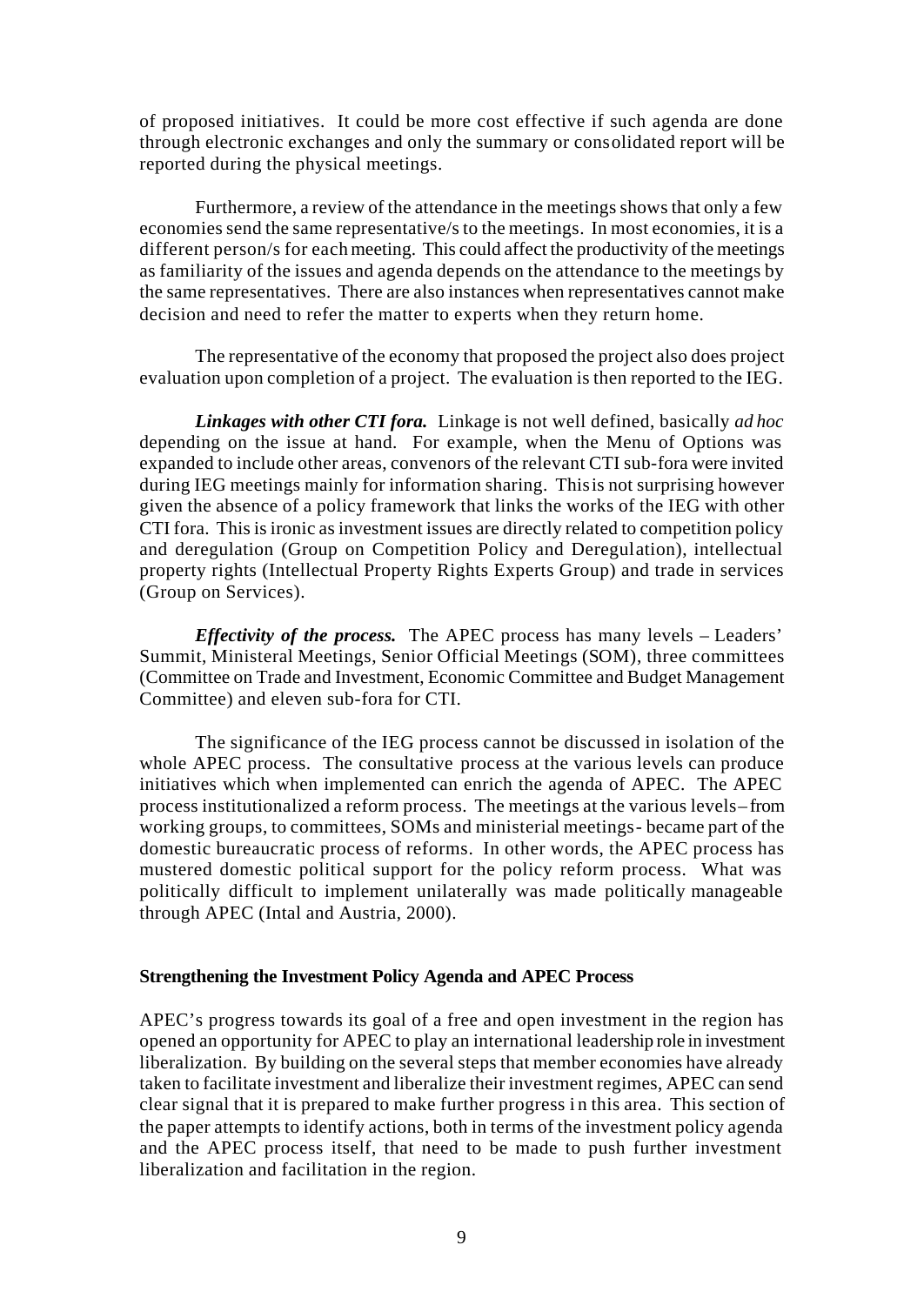### **Investment Policy Agenda**

• Expansion of the Menu of Options to include work on investment incentives, and exceptions to MFN and national treatment principles.

*Investment incentives.* The NBIP includes investment incentives but one that is limited to those related to health, safety and environment regulations. When the NBIP was drafted, APEC did not come to an agreement on the use of subsidies and other fiscal incentives to attract foreign investment (Bora and Graham, 1999).

Competition among countries to attract foreign investment through the use of incentives has been pervasive. Studies have shown, however, that investment incentives have the same effect as trade restrictions in reducing allocative and dynamic efficiency (Brewer and Young, 1999; WTO, 2000). As competition for investment becomes global, the economic distortions produced by incentives will also increase. The possible impact that this may have on development warrants consideration of the possible need for discipline on investment incentives. APEC can take a lead role in addressing this development issue.

*MFN and national treatment principles.* While there is a general consensus among member economies on the principles of MFN and national treatment, the IAPs still report exceptions in many sectors or areas. The challenge for APEC is to work towards the reduction of the exceptions to the agreed principles. These exceptions vary across countries and for diverse reasons. Sectors would include industries that are important to national security, industries where there are monopolies or significant government ownership, industries that are highly regulated, or industries that are politically sensitive as those related to culture or religion. The process will not be an easy task, as it requires economies to resist pressure from the sectors concerned and for some cases, from policymakers themselves. But this is something that APEC can work at for the medium to longterm. The menu of options could design options that are industry-specific.

• Economies to prepare an inventory of all remaining impediments to investment with a definite timetable for implementation.

To further accelerate investment liberalization in the region, each economy should prepare a complete inventory of its remaining impediments. This will provide useful information to potential investors and will serve as a means of exerting pressure on some economies to accelerate liberalization. For each year, the IAPs will then indicate which impediments economies are committed to remove on that year and which are still to be retained. The IAP can then serve as an annual stock taking of the remaining impediments. Such approach will make monitoring of progress easier. It will also give a clear picture each year of how far the economies are from the goal of free and open investment. In case economies take exceptions to removing some impediments, this should be properly indicated and the basis for such exceptions (e.g. binding multilateral commitments) should be carefully articulated, so investors could consider ways of accommodating the legitimate concerns.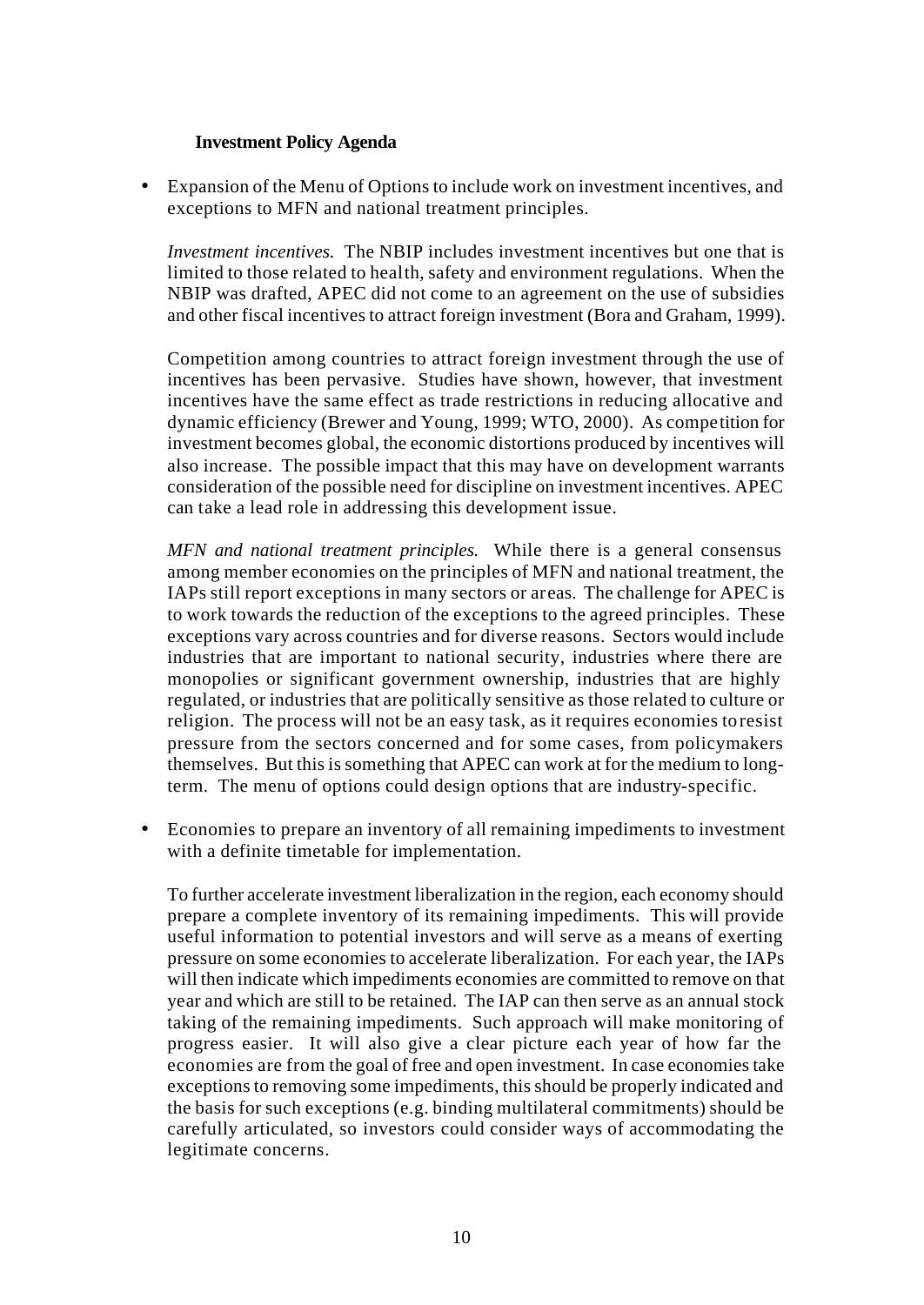But then again the problem here is, before one can make a complete inventory of impediments, there must be a clear definition of what open and free investment means. APEC has yet to work on this. The indicators based on that definition will serve as benchmark or yardstick against which an economy can measure its degree of openness and assess what remaining impediments are there present that should be included in the annual IAP.

There is actually a great improvement in the IAP format on investment since its formulation in 1996. From a mere listing of commitments for the year, the 2001 IAPs indicate for each investment measure not only the current measures applied but also the position at base year (which is 1996), the cumulative improvements made to date and the planned improvements to be made further. Nonetheless, the improvement still falls short of the ideal. Some IAPs included blank format. For economies that have complied with the format, it is not clear whether the planned improvements are the only remaining impediments.

• APEC to use its progress on investment to influence the WTO process and agenda and advance the interests of the region in the new WTO round.

Much of APEC's work on investment is in line with the agenda being undertaken at the WTO. While the time for a negotiation for a multilateral framework on investment may not be ripe yet, APEC can use what it has already achieved to influence the agenda of the new WTO round. The NBIP for example has a wider scope than TRIMs which covers only four trade-related investment measures (local content, foreign exchange, trade balancing and domestic sales requirements); and hence, APEC can push for the expansion of the TRIMs. Also, the Menu of Options includes areas beyond the WTO agenda. The Menu can be used to improve TRIPs and GATS, both of which are highly regarded as reflecting developed country priorities and agenda. APEC could then consider improving or expanding the elements of the WTO work in these areas that could best serve its membership. APEC can also further expand the Menu to include areas that are significant to the WTO agenda.

## **APEC Process**

• Enhance investors participation in advancing the investment agenda

There should be greater flexibility on APEC's rule regarding participation of the business sector in APEC fora. Currently, the participation of the business sector is limited to attending investment symposium and investment mart and in providing inputs to the symposium topics. They should be invited to attend the IEG meetings so they can provide inputs to the process itself and help shape the policy agenda and initiatives in support of the investment collective plans in partnership with economy officials. Such i nvolvement is important to ensure that the IEG's work is relevant to real investment problems.

• Strengthen linkage of IEG with the Economic Committee and other CTI fora.

*Economic Committee.* The IEG's linkage with the Economic Committee, which is in charge of cross-cutting issues in support of the three pillars of APEC, is not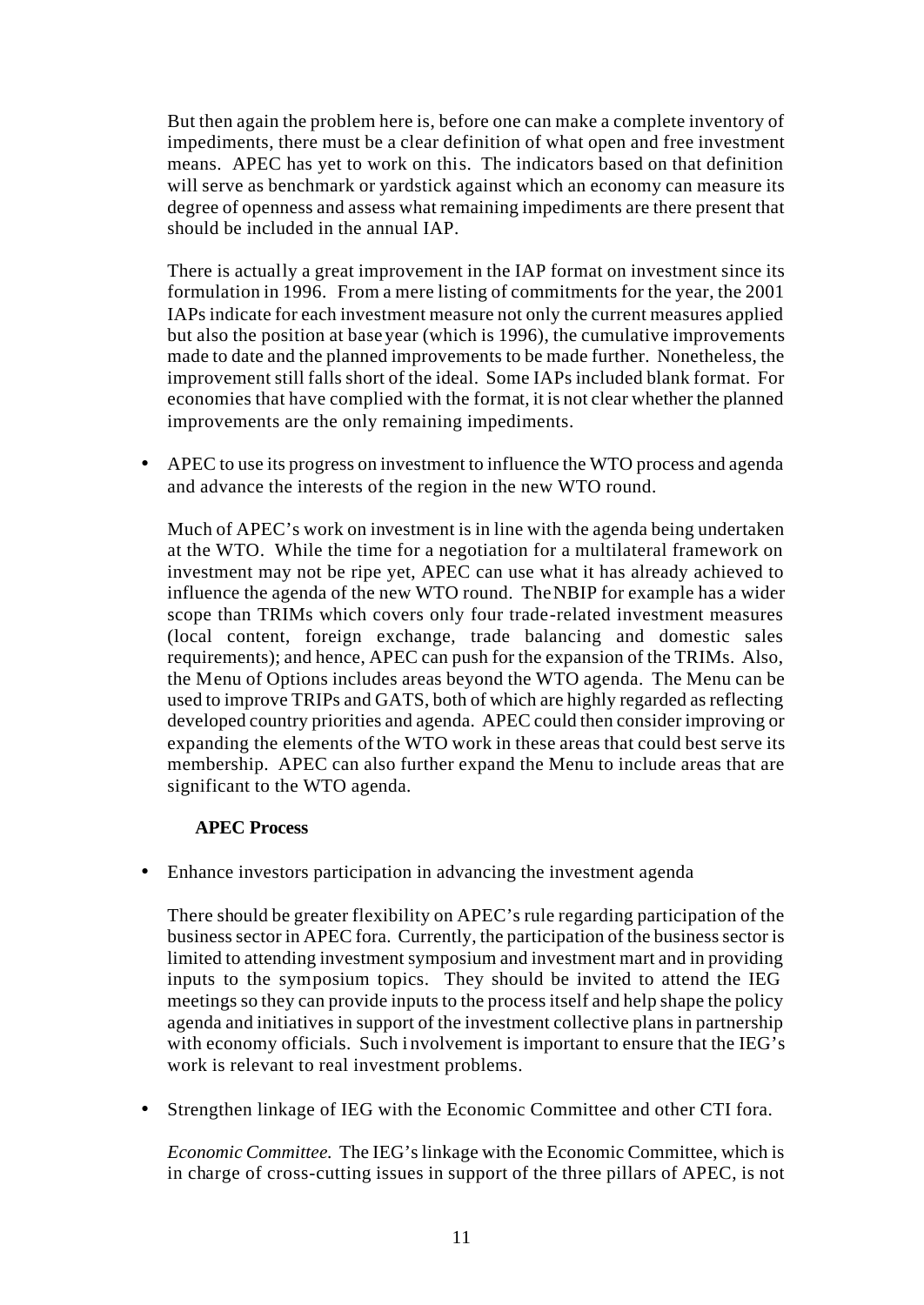clear. But the work of the EC in the area of macroeconomic management is increasingly becoming important for those economies seeking to host FDI. That is, investors are not only looking for a liberalized and transparent investment regime but also for a stable economic environment. Hence, the work of the IEG in investment liberalization must be undertaken in concert with the work of the EC in establishing the other locational determinants for FDI such as sound monetary and fiscal policies, low interest rates and inflation, a sensible exchange rate policy and sustainable external balance.

An example of a possible collaborative effort between the IEG and the EC is in the area of policy dialogues. In the past, policy dialogues focused only on discussing investment regimes of economies. This could be improved by including a presentation of the macroeconomic environment of member economies.

*Other APEC fora.* As discussed earlier, investment is directly related to competition policy and deregulation, trade in services and intellectual property rights. Hence, the collaboration between the IEG and the APEC fora responsible for these areas should be strengthened.

• Use WTO process to achieve APEC's own objectives and agenda.

As discussed earlier, there is a need for APEC to work on the exceptions to the MFN and national treatment principles and investment incentives. As these are two difficult issues to deal with, one way of doing it is to build on the existing work of the WTO. As most of the exceptions to the national treatment principles are in services, APEC could push further work on the GATS. For investment incentives, APEC could channel work through the Agreement on Subsidies and Countervailing Measures (ASCM). APEC could begin work on the expansion of the ASCM, as the agreement applies only to trade in goods and its remedies are effective only when an investment had given rise to trade in goods.

Considering this, the IEG should take into account developments in the WTO in drawing up its work program along the above areas.

• Meetings should be focused on substantive issues to save on resources

Considering that participation in meetings involve enormous resources (airfare, hotel accommodation and per diem of participants) for the economies, especially for the developing members, IEG meetings could be limited to two per year, one at the beginning of the year, focusing agenda on the major projects/activities to be implemented for the year; and another before the Leaders' Meeting, focusing on what should be put forward for the consideration of the Leaders during their annual meetings, through the CTI and SOM, and an assessment of the progress made during the year. Representatives to the meetings must have the authority to make decision and make commitments.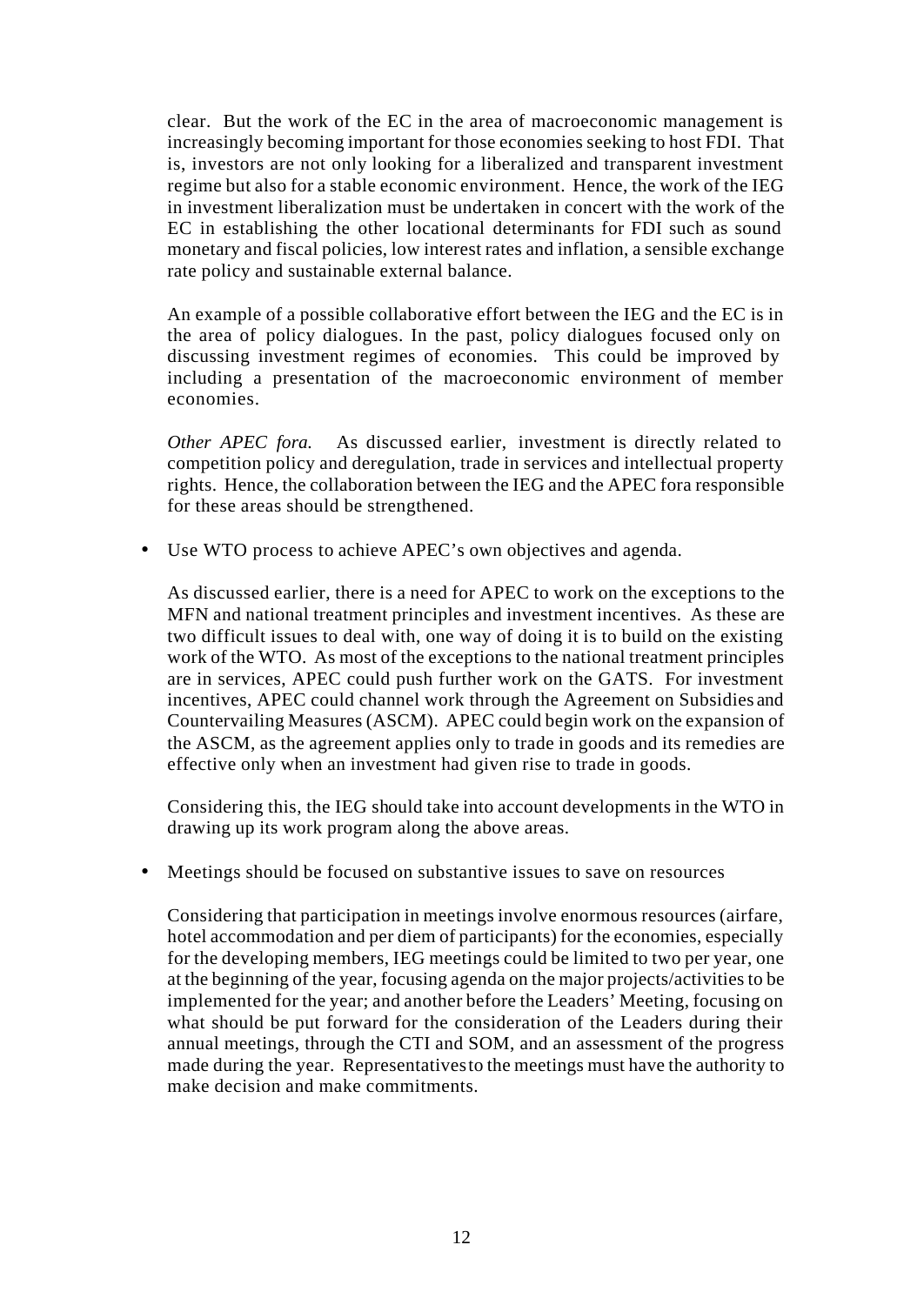#### **Summary and Conclusions**

APEC has made a difference in promoting liberalization of investment regimes and in facilitating the flow of investment in the Asia-Pacific region. This could be observed from the improved levels of openness and transparency of the investment regimes of member economies. While credit may not go to APEC alone, as member economies are pushing for liberalization under more than one initiative, APEC had helped speed up the liberalization process. The value added of APEC is indicated by the member economies' expanded scope of liberalization compared to other multilateral investment fora.

But more work is at hand as impediments to investment still exist. Investment initiatives should now graduate from promotional activities to something more concrete that could make a maximum impact on investment creation. This includes works towards the reduction of the exceptions to the agreed principles on national treatment and MFN; developing disciplines on investment incentives; preparing an inventory of remaining impediments so as to pressure economies on accelerating liberalization process; involving the business sector in shaping investment policy agenda and initiatives to be implemented so as to ensure that these are relevant to real investment problems; and strengthening the linkage of the IEG with other APEC fora.

The challenge for APEC is to use its progress on investment as the launching pad of initiatives for the much larger WTO round. In particular, APEC can influence the WTO to make use of the NBIP and the Menu of Options to expand or improve work on TRIMs, GATS, TRIPs and competition policy that would best serve the interests of its own membership. But at the same time, APEC can use the WTO process to achieve its own objectives and agenda. Ultimately, a successful WTO round will add credibility to APEC, as this would mean member economies now binding themselves to implementing their APEC-WTO commitments.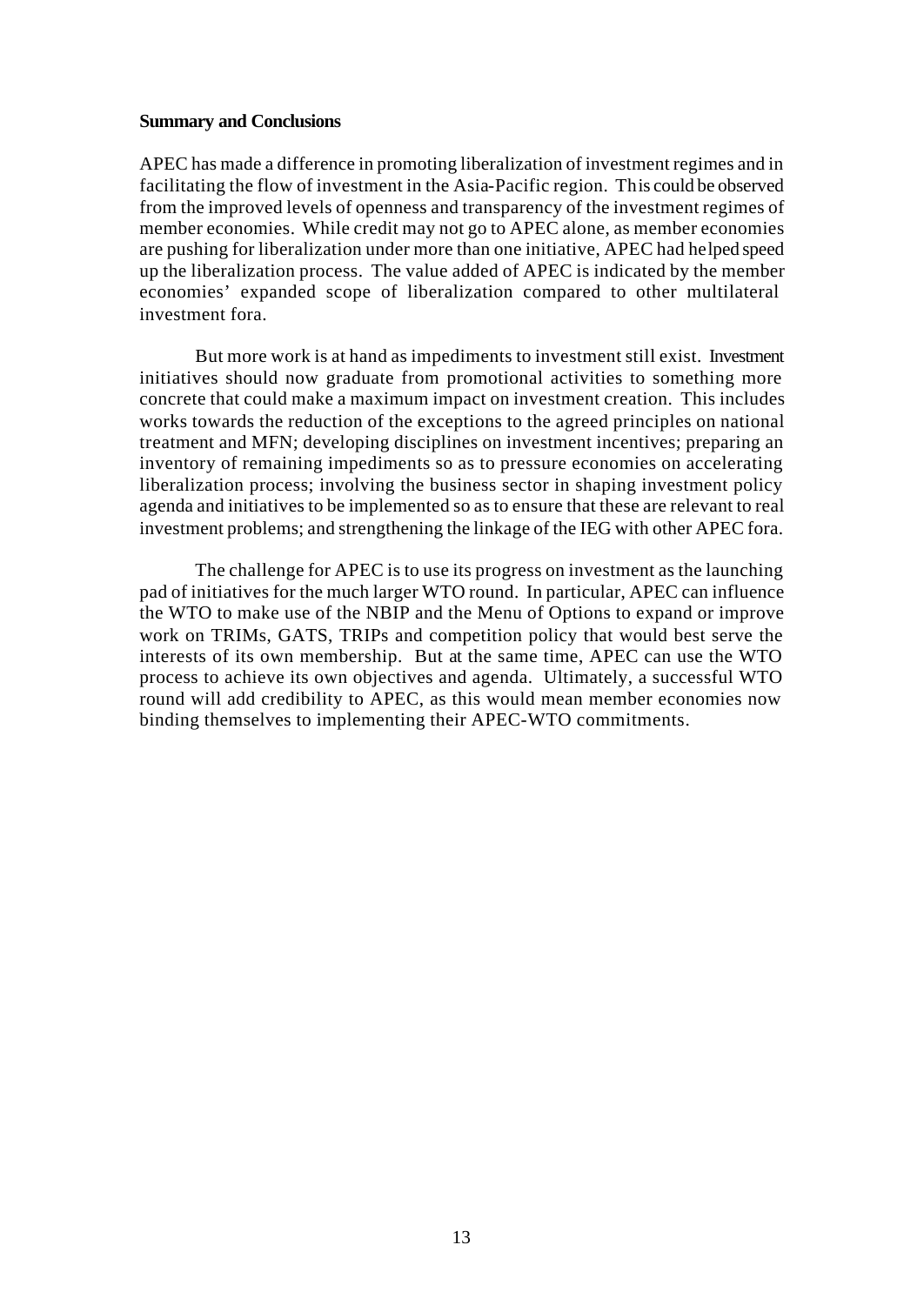## **Table 1. Accomplishments, Collective Action Plan on Investment, 1996-2001**

| <b>Collective Action</b>                                                                                                                                                                 |                                                                                                                                                                                  | <b>Activities Implemented</b>                                                                                                                                                                                                          |
|------------------------------------------------------------------------------------------------------------------------------------------------------------------------------------------|----------------------------------------------------------------------------------------------------------------------------------------------------------------------------------|----------------------------------------------------------------------------------------------------------------------------------------------------------------------------------------------------------------------------------------|
| As stated in the Osaka Action Agenda                                                                                                                                                     | Addition since 1996                                                                                                                                                              |                                                                                                                                                                                                                                        |
| <b>TRANSPARENCY</b><br>1. Increase, in the <i>short term</i> , the transparency of<br>APEC investment regimes by:<br>(i) Updating the APEC Investment Guidebook on<br>investment regimes |                                                                                                                                                                                  | Published 4th edition of the APEC Investment Guidebook                                                                                                                                                                                 |
| (ii) Establishment of software networks on<br>investment regulation & investment opportunities                                                                                           |                                                                                                                                                                                  | Updated electronic version of the APEC Investment<br>Guidebook                                                                                                                                                                         |
| (iii) Improving the state of statistical reporting $\&$<br>data collection                                                                                                               |                                                                                                                                                                                  | Conducted seminar on improving member economies'<br>capabilities on statistical reporting and data collection                                                                                                                          |
|                                                                                                                                                                                          | (iv) Increasing the understanding among member economies<br>on investment policy-making issues                                                                                   | Conducted policy discussion fora covering the following<br>countries: Chile, PNG, Hong Kong, Australia, Malaysia,<br>Chinese Taipei, Philippines, New Zealand, Peru, China,<br>Thailand, Brunei, Japan, Russia, Vietnam & South Korea. |
| <b>POLICY DIALOGUE</b>                                                                                                                                                                   |                                                                                                                                                                                  |                                                                                                                                                                                                                                        |
| 2. Promote, in the <i>short term</i> , dialogue with the<br>APEC business community on ways to improve the<br>APEC investment environment                                                |                                                                                                                                                                                  | Conducted six (6) APEC Investment Symposia and two (2)<br><b>APEC</b> Investment Mart                                                                                                                                                  |
| 3. Continue dialogue with appropriate international<br>organizations dealing with global & regional<br>investment issues                                                                 |                                                                                                                                                                                  | Established policy dialogues to review investment aspects of<br>the following FTAs: Canada-Chile Free Trade Area;<br>ASEAN Investment Area; Mexico-Chile Free Trade Area                                                               |
| <b>FACILITATION</b>                                                                                                                                                                      | 4. Undertake, in the short term, practical facilitation<br>initiatives by;                                                                                                       |                                                                                                                                                                                                                                        |
|                                                                                                                                                                                          | (ii) Progressively working towards reducing impediments to<br>investments including those investments related to e-<br>commerce                                                  |                                                                                                                                                                                                                                        |
|                                                                                                                                                                                          | (ii) Undertake business facilitation measures to strenghten<br><b>APEC</b> economies                                                                                             |                                                                                                                                                                                                                                        |
|                                                                                                                                                                                          | (iii) Initiating investment promotion & facilitation activities to Conducted six $(6)$ APEC Investment Symposia and two $(2)$<br>enhance investment flow within APEC econonomies | <b>APEC</b> Investment Mart                                                                                                                                                                                                            |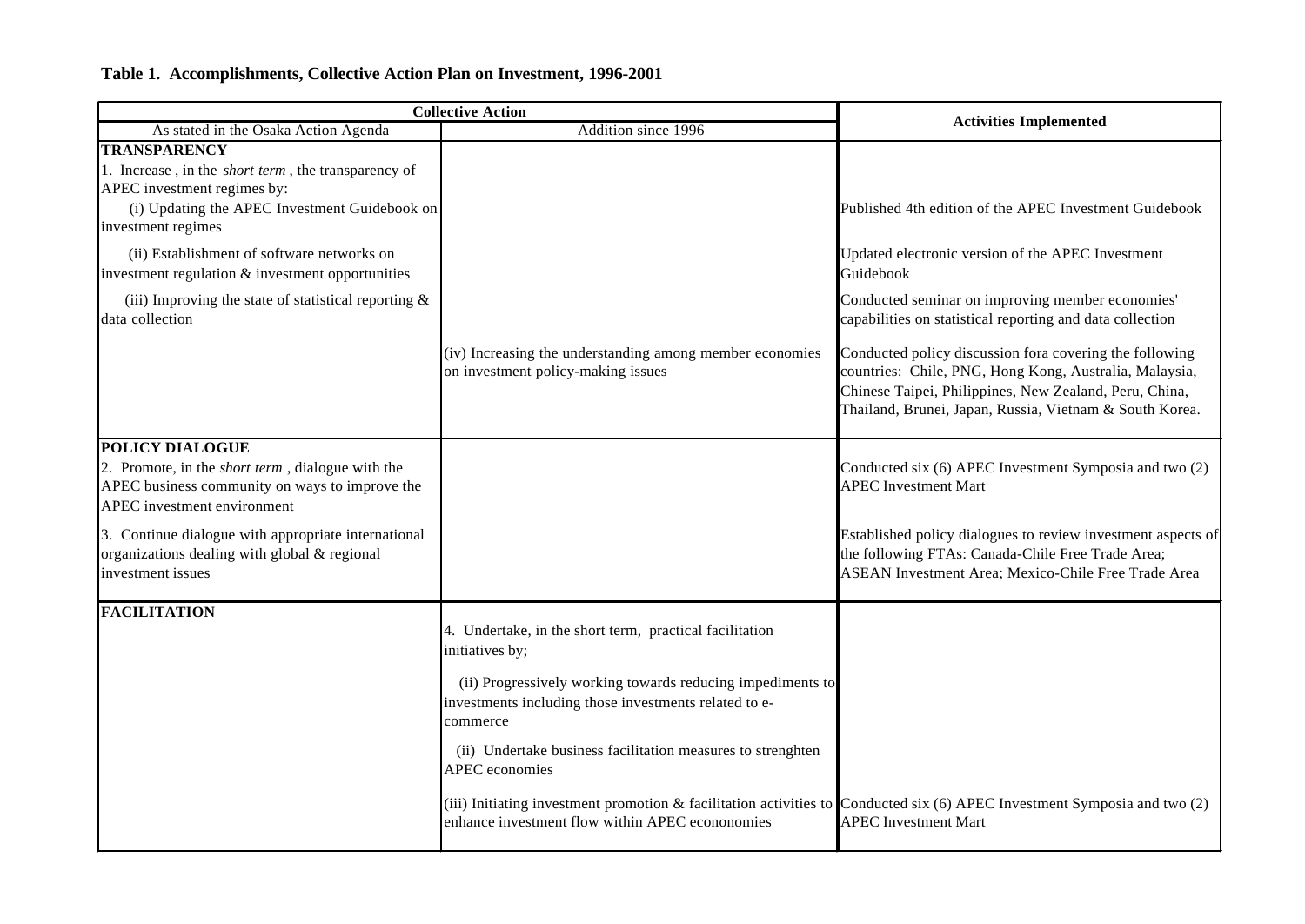| <b>Collective Action</b>                                                                                                                                                                                                                                                       |                                                                                                                                                                                                                 |                                                                                                                                                                                                                                                                                                                                   |
|--------------------------------------------------------------------------------------------------------------------------------------------------------------------------------------------------------------------------------------------------------------------------------|-----------------------------------------------------------------------------------------------------------------------------------------------------------------------------------------------------------------|-----------------------------------------------------------------------------------------------------------------------------------------------------------------------------------------------------------------------------------------------------------------------------------------------------------------------------------|
| As stated in the Osaka Action Agenda                                                                                                                                                                                                                                           | Addition since 1996                                                                                                                                                                                             | <b>Activities Implemented</b>                                                                                                                                                                                                                                                                                                     |
| <b>STUDY AND EVALUATION</b><br>5. Define and implement, in the <i>short term</i> , follow-<br>on training to the WTO implementation seminars                                                                                                                                   |                                                                                                                                                                                                                 | Conducted seminar on the WTO-TRIMs agreement                                                                                                                                                                                                                                                                                      |
| 6. Undertake, in the <i>short term</i> , an evaluation of the<br>role of investment in economic development in the<br>Asia-Pacific region                                                                                                                                      |                                                                                                                                                                                                                 | Conducted a study on the impact of investment<br>liberalization                                                                                                                                                                                                                                                                   |
| 7. Study, in the <i>short term</i> , possible common<br>elements between existing subregional arrangements<br>relevant to investment.                                                                                                                                          |                                                                                                                                                                                                                 |                                                                                                                                                                                                                                                                                                                                   |
| 8. Refine, in the <i>medium term</i> , APEC's<br>understanding of free and open investment                                                                                                                                                                                     |                                                                                                                                                                                                                 |                                                                                                                                                                                                                                                                                                                                   |
| 9. Assess, in the <i>long term</i> , the merits of developing<br>an APEC-wide discipline on investment in the light of<br>APEC's own progres through the medium-term, as<br>well as developments in the international for a.                                                   |                                                                                                                                                                                                                 |                                                                                                                                                                                                                                                                                                                                   |
|                                                                                                                                                                                                                                                                                | 10. Study the advantages and advantages of creating<br>investment rules-bilateral, regional or multilateral- with a view<br>to fostering a more favorable investment environment in the<br>Asia-Pacific region. |                                                                                                                                                                                                                                                                                                                                   |
| <b>ECONOMIC AND TECHNICAL</b><br><b>COOPERATION</b><br>11. Identify, in the <i>short term</i> , ongoing technical<br>cooperation needs in the Asia-Pacific region &<br>organize training programs which will assist APEC<br>economies in fulfilling APEC investment objectives |                                                                                                                                                                                                                 | Conducted seminars/trainings/workshops on the following:<br>(i) implementation of the WTO-TRIMs agreement; (ii)<br>experiences of economies with one-stop investment<br>agencies; (iii) FDI policy and administration adjustment;<br>(iv) start-up companies and venture capital; and (v)<br>workshops (3) on the Menu of Options |
| <b>MENU OF OPTIONS</b>                                                                                                                                                                                                                                                         | 13. Update Menu of Options                                                                                                                                                                                      | Developed menu of options for investment liberalization<br>and business facilitation for incorporation into the IAPs;<br>updated menu of options to include other areas.                                                                                                                                                          |

Source: Convenor's Summary Report on Investment (various years).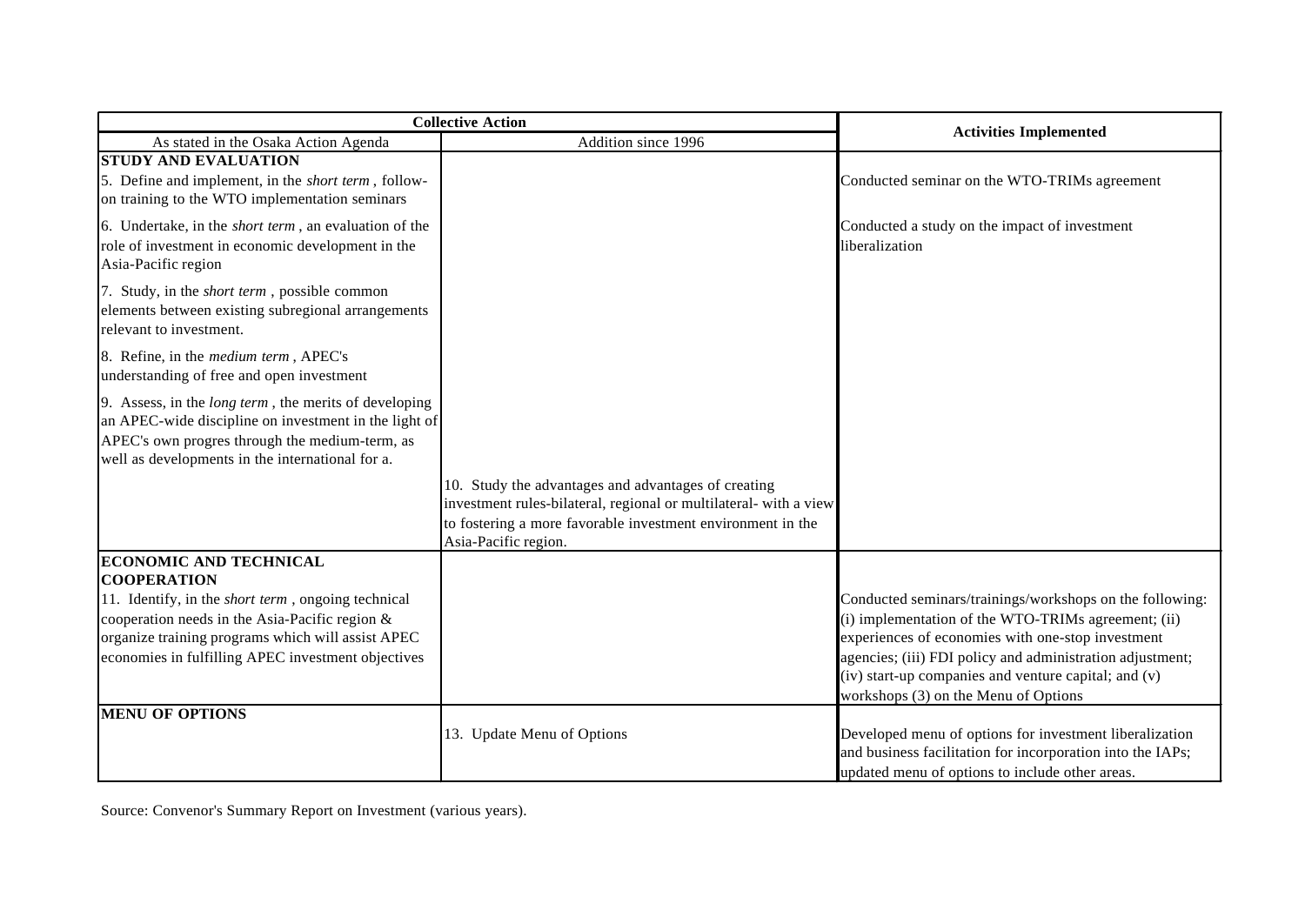#### **References**

APEC Business Advisory Council, 1998. *APEC Means Business: Restoring Confidence, Regenerating Growth.* Report to the APEC Economic Leaders, Kuala Lumpur, Malaysia.

\_\_\_\_\_\_\_\_\_\_\_\_\_\_\_\_, 1999. *Report to the APEC Economic Leaders*, Auckland, New Zealand.

\_\_\_\_\_\_\_\_\_\_\_\_\_\_\_\_, 2000. *Facing Globalization the APEC Way.* Report to the APEC Economic Leaders, Brunei Darussalam.

\_\_\_\_\_\_\_\_\_\_\_\_\_\_\_\_, 2001. *Common Development Through Market Opening, Capacity Building and Full Participation.* Report to the APEC Economic Leaders, Shanghai, China.

- Austria, Myrna, 2001. "APEC's Commitments on Investments," *Assessing APEC's Progress: Trade, Ecotech & Institutions,* edited by Richard E. Feinberg and Ye Zhao, Institute of Southeast Asian Studies, Singapore.
- Bora, Bijit, 2001. *Prospects for Harmonizing Investment Policies in the East Asian Region*, paper presented at the Third Asia Development Forum, organized by ADB, June 11-14, 2001, Bangkok, Thailand.

\_\_\_\_\_\_\_\_\_\_\_\_\_\_\_\_ and Edward Graham, 1995. "Nonbinding Investment Principles in APEC"*, CIES Policy Discussion Paper No. 95/01,* University of Adelaide, Australia.

\_\_\_\_\_\_\_\_\_\_\_\_\_\_\_\_, Mari Pangestu, et al. 1998. *Implications of the APEC Process for Intraregional Trade and Investment Flows*. Papers and proceedings presented at the Seminar on the Implications of the APEC Process for Intraregional Trade and Investment Flows in Asia and the Pacific, September 17-19, 1997, Bangkok, Thailand. United Nations Publications.

- Brewer, Thomas and Stephen Young, 1996. "Investment Policies in Multilateral and Regional Agreements: A Comparative Analysis", *Trade and Investment Policy Volume II*, edited by Thomas Brewer, Edward Elgar Publishing Ltd., United Kingdom.
- Curtis, John and Dan Ciuriak, 1999. *APEC After Ten Years: Performance and Prospects*. Paper presented at the APEC Study Center Consortium Conference, May 31- June 2, 1999, Auckland, New Zealand.
- ESCAP, 1998. *Implications of the APEC Process for Intraregional Trade and Investment Flows*, United Nations, New York.